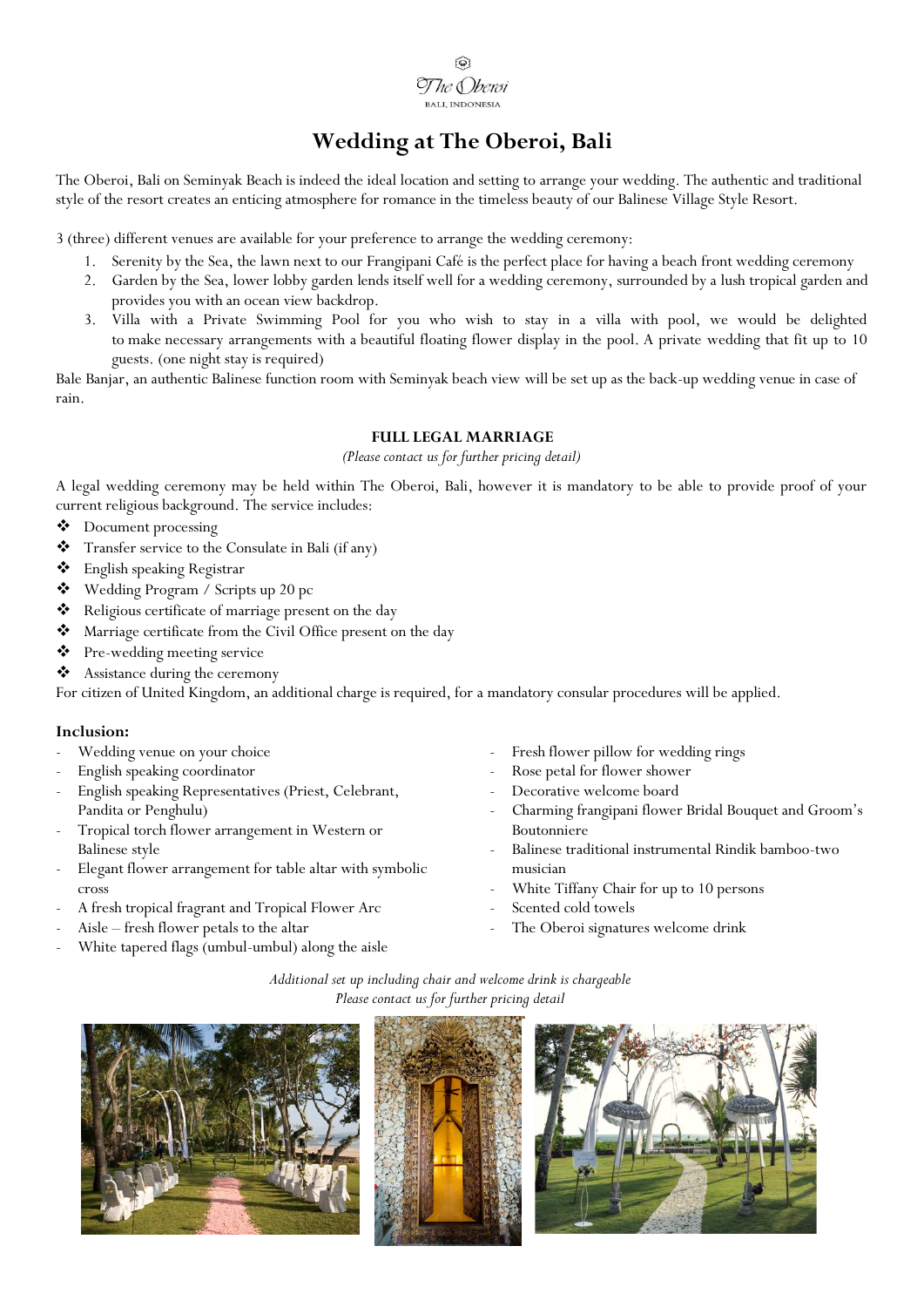ଚି The Dberoi BALI, INDONESIA

#### **LEGAL PAPERS REQUIREMENT:**

- One original letter signed by both intended Bride and Groom certifying that you have no objection to getting married in Indonesia (certificate of no impediment (CNI) to marriage in Indonesia), which we will arrange to be legalized by your respective embassy or Consulate General in Indonesia
- One photocopy of each birth certificate
- One photocopy of each page of each passport
- Six photographs (6 x 4cm) of couple side by side in same photograph with red colour background
- $\clubsuit$  A widow / widower must present a copy of death certificate of the former spouse. If there has been divorce, the decree must present a copy of divorced certificate
- For Catholic, we require a letter from your local religious leader that you both attend regular services and a baptism certificate of the couple

Please note that facsimiled documents are not accepted by the authorities and that these documents must be received 6 (six) weeks prior to your intended wedding date in order that all legal requirements are met.

Please do be aware that these requirements are made under the laws of Indonesia and cannot be waived under any circumstances.

# **OPTIONAL SERVICE:**

## **(***Please contact us for further pricing detail***)**

- Wedding photography including an exclusive wedding album and all edited photos in a CD-Room (exclude shipment fee if required) Additional hour
- Two Balinese bridesmaids in traditional dress
- Bridesmaid's bouquet
- Boutonniere
- Chair accented with fresh flowers
- Balinese traditional costume, hairdo and make up
- Hair styling and make up for bride (includes free trial)
- Hair styling and make up for brides maid/mother
- Pigeon release